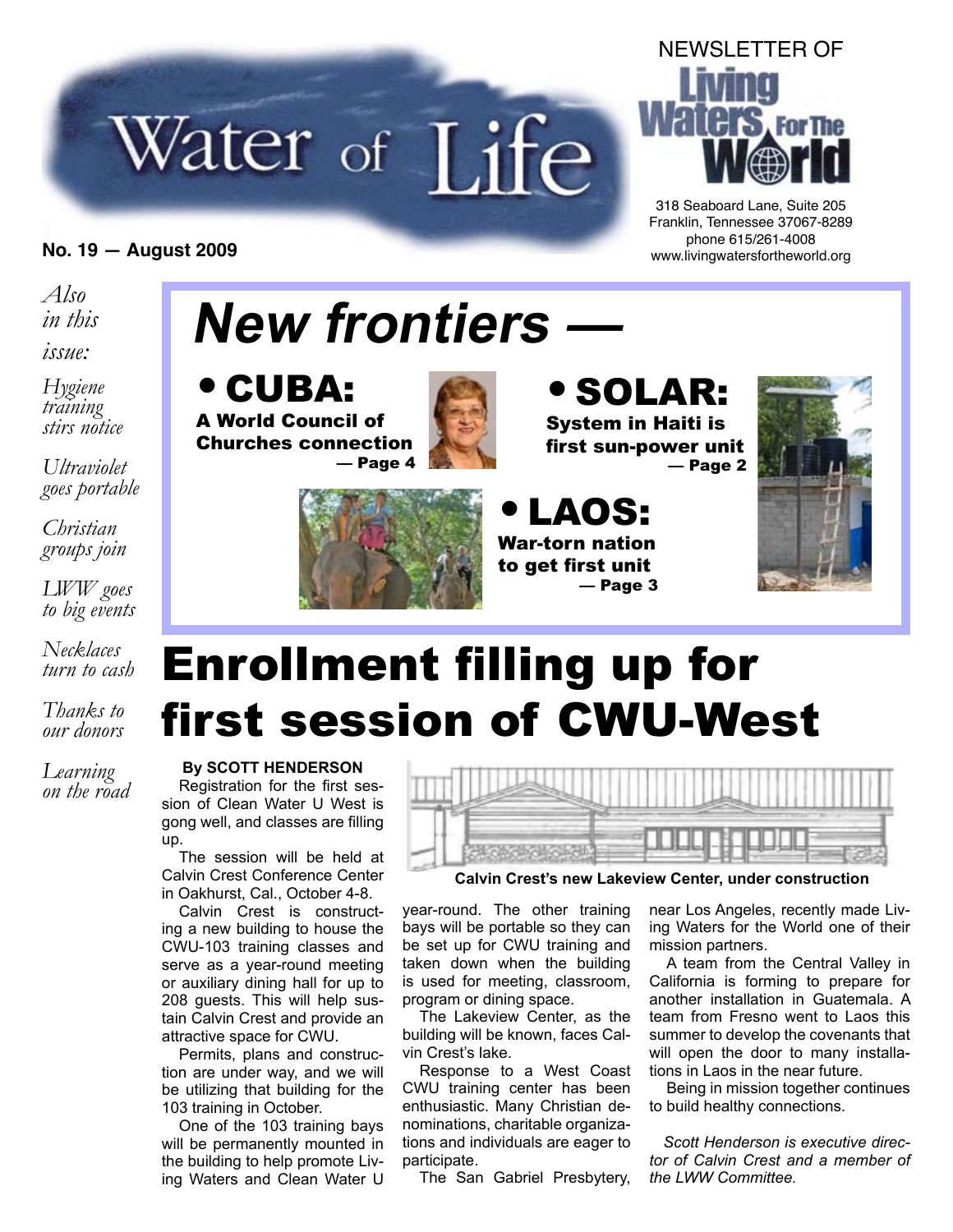# Warm Haitian sun energizes LWW's first solar-power unit

### **By CHRIS McRAE**

In Arcahaie, Haiti, Living Waters for the World has its first fully operational solar powered system. A team of 14 water and solar people arrived in Haiti on July 4 and traveled to Arcahaie (uh KAI yee) to join with our Haitian partners for this venture.

Even though there were many well trained Living Waters veterans on the team; a sense of uncertainty filled the air. Would our solar diagram work in the field? Is there a part that we have left out or failed to bring? How will the solar panels be mounted? What about security? How would the DC pumps perform? The questions were unending.

On Sunday, July 5, we worshipped with Father Irnel and his congregation. By noon Monday the deep well submersible was in place, a third of the water system was installed and Mark Tew was working with his Haitian partner, Manus, on wiring the circuit breaker box and charge controller.

That afternoon a Haitian solar team arrived from Port-au-Prince with four 155 watt photovoltaic panels and a mounting rack. They placed the rack on top of a 15-foot pole sunk 5 feet into concrete. So much for our worries about panel installation and security.

By the end of the day Tuesday, the solar and water crew was putting the finishing touches on both the solar and water systems. The batteries were fully charged from the solar panels and the switch is flipped. Ah..... the sweet humming sound of a pump running 31 feet below the surface of the ground!

As we were settling in for the evening, our survey team returned from Leogane. With tears in their eyes, they told of a trip to an orphanage where a Living Waters plant was installed earlier this year.

The children were hungry and it showed. They needed medical attention where there are no doctors. They are at the bottom of the pecking order in a country that is the poorest in this hemisphere.

One ray of hope, though, is that they have clean water to drink and others, who have seen their plight, are rallying to provide a food link to address the hunger

needs. There is no lack of opportunity to serve in Haiti.

On Wednesday, the 103 water and solar geeks prepare to fire up the system. Everything worked perfectly with only one glitch. The ballast on the Trojan Max ultraviolet system was indicating that the UV tube was not functioning properly.

We called the tech rep for Trojan Max in Canada, who surmised that we had a bad ballast and he would ship one to the dealer in Port-au-Prince.

We knew that we were going to leave the country without a fully operational system. We sucked it up and continued our 102 and 103 training through Thursday and Friday.

On Friday; our last full day in Haiti. many people showed up for the dedication ceremony and much appreciation was expressed.

Even though this was one of the best Living Waters teams that I have had the privilege to be part of, I still felt a little hollow inside. This feeling soon gave way to the upbeat attitude of our brothers and sisters in Christ in Haiti. It's Friday, but Sunday's coming!

After being home for two days, I got an email from Father Irnel. He said that the UV part had arrived and that the dealer and his technician personally delivered it to Arcahaie (a one-hour drive). They found the ballast was fully functional.

We had just installed the cap to the UV tube 180 degrees out of phase. This caused the UV tube indicator light to show a malfunction. The system is fully operational and Father Irnel has already contracted with 200 residents for the bottle exchange program.

There are lessons to be learned. We found a reliable resource in Port-au-Prince that we can count on for parts. Our Haitian partners are fully capable of "making do" without us; sometimes, I do not have to rely on my own strength to make things happen. In all things God works for the good of those who love Him.

Ke Bondye beni nou (may God bless you).

*Chris McRae of Fort Smith, Ark., is coordinator of LWW's Haiti Network.*



**Outside, a tall pole holds the solar panel.**



**Inside, an array of batteries and electronic gear are distinguishing features**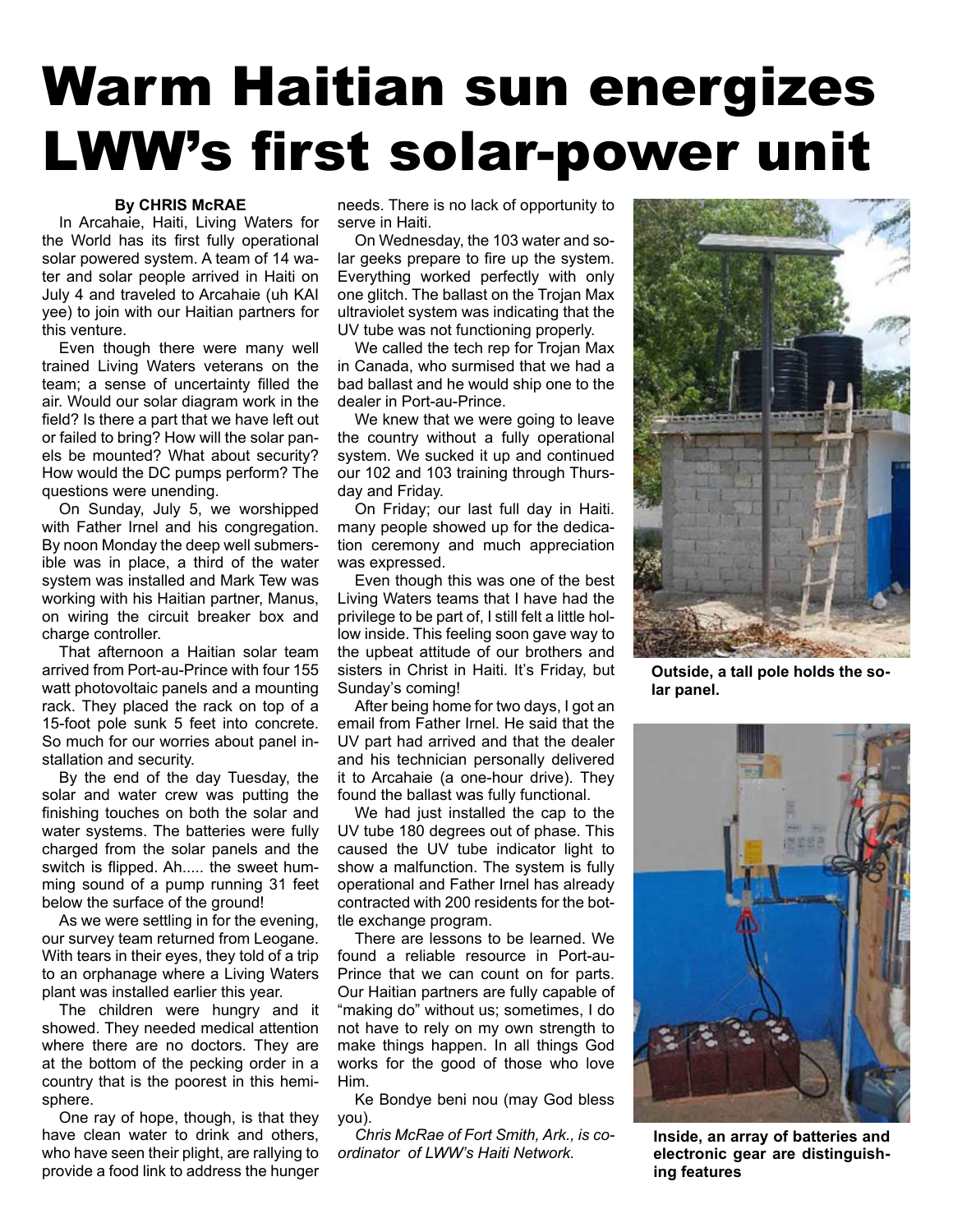# California group spearheads mission to bring clean water to war-torn Laos

## Fresno team has relationship with Lao Evangelicals

#### **By SHARON STANLEY**

Located in strategic position to the north and west of the "Ho Chi Minh Trail," Laos became the most heavily bombed area in the history of the world during the decade of 1964 through 1973. In Xieng Khouang Province alone, the U.S. "secret war" against Pathet Lao Communist Forces produced 580,000 bombing missions — equaling one bombing mission every eight minutes around the clock over the nine year period, and resulting in two tons of bombs per inhabitant!

At least 80 percent of the victims were civilians, and tens of thousands eventually entered areas like the Central Valley of California as refugees. Laos remains the fourth least developed country in the world.

Although the first mission worker to enter Laos had been an American Presbyterian named Dr. Daniel McGilvary (who came through the jungle on an elephant in 1884!), no foreign missionaries are allowed by the Lao Communist government to work there today.

Instead, the deep strength of the Lao minority Christian population is grown through the leadership of Dr. Khamphone Kounthapanya and others from the government-approved Protestant church structure of the "Lao Evangelical Church" (LEC). The LEC was only allowed to re-open its churches in 1990.

Just a decade later, University Presbyterian Church (UPC) and Fresno Interdenominational Refugee Ministries (FIRM, Inc.) began a long-term ministry partnership with the LEC, which has now led to its first planned water project with LWW.

This summer, Rev. Wil Howie of LWW travelled with UPC Engineer Cordie Qualle and UPC Pastors and FIRM Staff members, John Bosavanh and Dr. Sharon Stanley, to seek supplies and negotiate agreements for a fall installation.

Thanks to Bill Zierer's work last year in Thailand, "big blues"



**By the Mekong River at Luangprabang are Laos Partners engineer Cordie Qualle, Rev. Sharon Stanley, Rev. Wil Howie and Pastor John Bosavanh.**



**That's Sharon Stanley on the first elephant, Wil Howie on the second.**

can be available on the continent and shipped into Laos from the InterWater Company of Khon Kaen, Thailand.

The chosen premier installation site within Laos is on the grounds of the Teacher Training Center in the ancient Lao capital of Luangprabang, a world heritage site.

Students who learn of water purification there through LWW's system will have opportunity to spread their understanding throughout the nine-province area served by the school.

The Laos Partners group of Fresno, Calif., is seeking financial support for its first installation and training of Lao nationals and church leaders.

You are invited to help bring healing to the war-scarred hillsides of Laos by becoming a future partner and helping to train Lao nationals for ongoing LWW expansion in Southeast Asia. Please e-mail Rev. Sharon Stanley, *soulhikr@aol.com*, for further information, or contact "Laos Partners" at UPC, 1776 E. Roberts Avenue, Fresno, CA. 93710.

Pray for God to spread the gospel through purified water throughout the Communist world!

*The Rev. Dr. Sharon Stanley, a CWU graduate, is parish associate for mission at University Presbyterian Church in Fresno, Calif., and executive director of the Fresno Interdenominational Refugee Ministries.*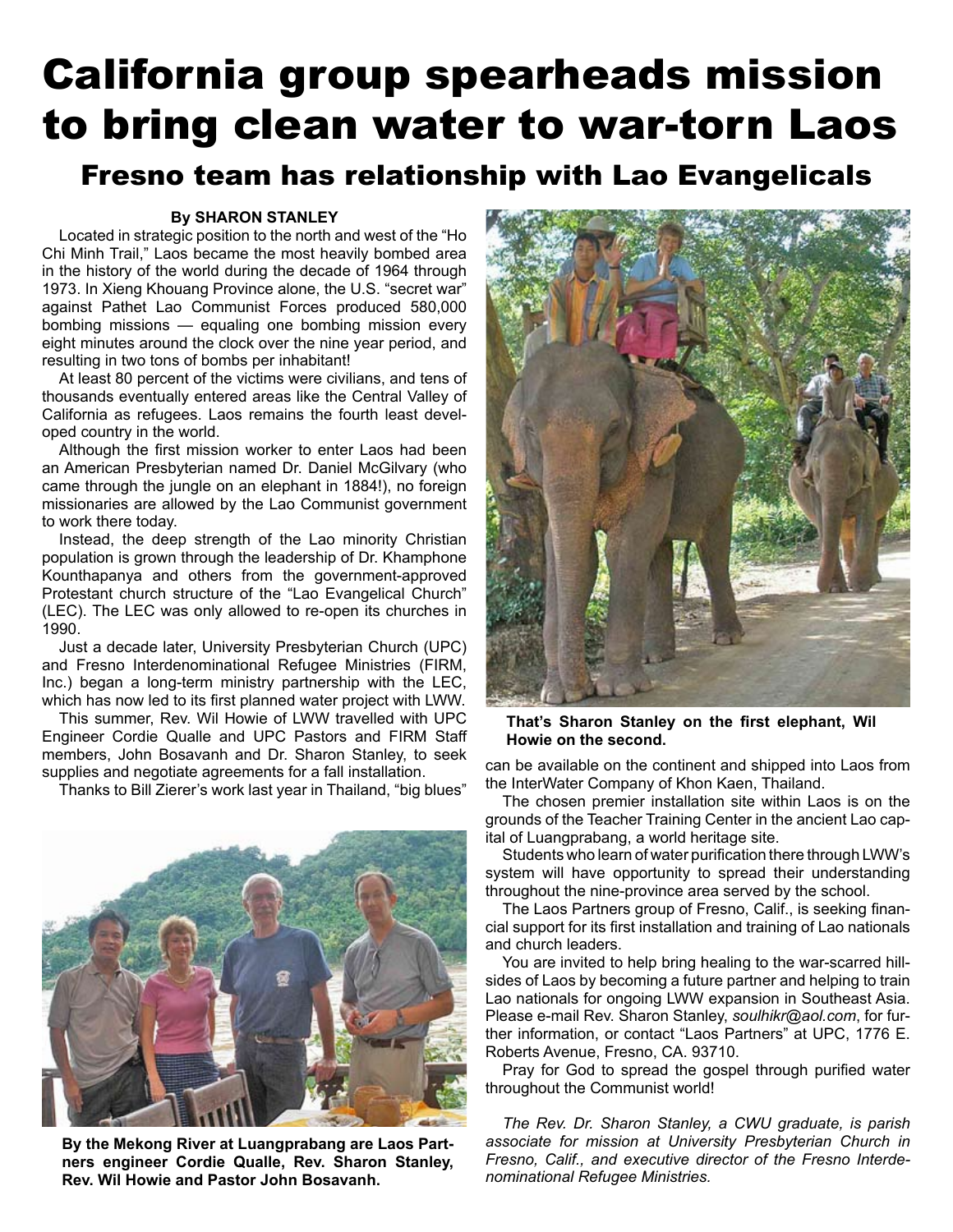# World Council president boosts LWW

Living Waters for the World has been asked to send 50 of its DVDs, "Living Water for All of God's Children," and a hundred of its brochures to headquarters of the World Council of Churches in Geneva, Switzerland.

How did that come to be? The story was told by Jerry Goode, leader of a team from First-Trinity Presbyterian Church in Laurel, Miss., that in June installed the first LWW system in Cuba.

There, at the Evangelical Theological Seminary in Matanzas, they renewed an acquaintance with Dr. Ofelia Ortega, one of eight regional presidents of the Central Committee of the WCC, representing the Caribbean and Latin America.

This month, she will be addressing the WCC assembly in Geneva on ecology and water issues. After observing the water system work during the week and learning additional details about LWW and its model, she has decided to make the seminary installation (and LWW) the major emphasis of her presentation.

Dr. Ortega will be drinking the system water daily, and will be accessing the LWW web site.

The seminary hosts a lot of international groups each year and is going to include a tour of their water system to all



**Rev. Dr Ofelia Ortega Suárez**

groups visiting the seminary. The system bears a very nice plaque and is very presentable in appearance.

"I believe this is an exciting opportunity to promote LWW in the WCC globally, as well as in the Caribbean and Latin America," Goode said.

Dr Ortega, a member of the Presbyterian-Reformed Church in Cuba, was the first Presbyterian woman to be ordained in Cuba. She served as the rector of the seminary in Matanzas from 1996-2004, leading it to a multi-faceted ministry of social service and community involvement.

Ortega worked at the WCC from 1988 to 1996 as executive secretary for Latin America and the Caribbean in the Programme on Theological Education, and before that, from 1985 to 1988, as professor at the Ecumenical Institute, Bossey, Cuba,.

Beyond her responsibilities with the seminary, she served as volunteer in the rural areas during the national literacy campaign, as well as for the Ministry of Public Health.

A seminary newsletter item about the installation had this to say:

"The vice-rector Pablo Oden Marichal appreciated in behalf of our community, all the effort this group has made, recalling that since a year they have been working in this project. During the ceremony all presents drank water and remembered the moment where we made a commitment with God in our baptism. The participants in the workshops and the community engaged themselves to take care of the water as a wonderful present of our Creator."

## Hygiene training impresses local officials

## **By SUSAN BRADISH**

When swine flu broke out in the community of San Antonio Cardenas in the Mexican Yucatan, local authorities knew where to look for hygiene training.

They called on members of Jesus, El Buen Pastor Presbyterian Church who had received Living Waters for the World training.

Three instructors from the church spent two weeks in May teaching health and hygiene principles in an elementary school to help stem the outbreak.

Impressed authorities have asked the three to go again to teach kindergartners.

The teachers had been trained by the LWW installation team from Chapel Hill Presbyterian in Lexington,

Versailles, Ky.

In May, the team made a follow-up visit to install a new reverse osmosis membrane and leave money for a hundred more water bottles.

The building was immaculate and improved since the team's last visit. The church has added another raw water tank and is piping water from three additional private wells.

The system serves 150 to 200 families, more than doubled since January.

About half of San Antonio Cardenas now uses LWW water, the team was told. The church provides free water to a local clinic and elementary school and to several elderly and sick residents.

Even a group of soldiers from a nearby nitrogen plant tles at a time.

*Susan Bradish of Lexing-*

Ky., and Troy Presbyterian in come and buy 10 to 20 bot-*ton, Ky., is a CWU instructor, a member of the LWW Education Team.*



**Teachers, operators and initiating partners celebrate together at Iglesia Jesus, el Buen Pastor in San Antonio Cardenas, Mexico.**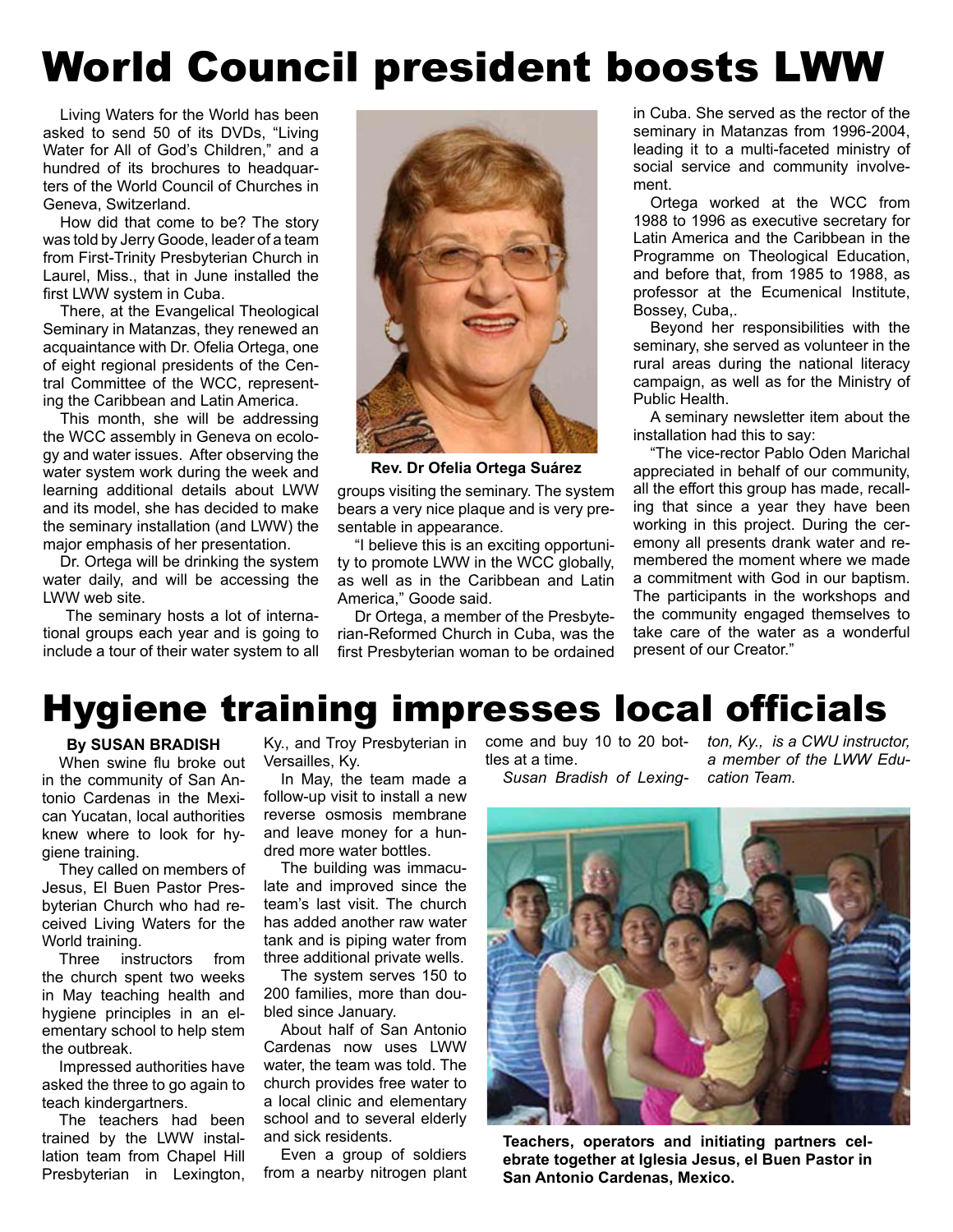# In new 'boxed' system Ultraviolet goes portable

## **By FLOYD GROVES**

LWW has a new TUV (Transportable, Ultraviolet) system, designed to be transported to a selected site and set up quickly.

While the standard UV board system is mounted on a 4' x 8' sheet of plywood requiring an assembly time of three to five days, the TUV is pre-assembled in two plywood "clam-shell" boxes weighing about 150 pounds.

Pre-assembly enables operational configurations of the trash filtration, pumping, micro-filtration, and UV disinfection, with connections already in place and ready for hookup to the outside functions such as a raw water tank, clean water tank, and a bottle cleaning/washing/filling station. The dimensions of the boxes can vary depending on requirements of specific situations.

The standardized functions of leak testing, super-chlorination, and rinsing are identical to the procedures outlined in the 103 handbook, with the operations of the systems differing only slightly due to installation of additional valves to control the inflow/outflow from the pre-assembled box.

Additional supporting equipment such as spare parts and PVC fittings, tools, collapsible water bottles, spare filters, UV repair kits, will be required and some of which will be carried in shipping "trunks."

An additional pump might be necessary if the raw water supply is at a considerable distance. A portable gas or diesel generator could be considered along with the requisite fuel tanks based on requirements.



**This is one of several possible configurations of a portable system using ultraviolet.**

The details of construction and operation of the TUV will soon be part of the 103 handbook.

Transportability and rapid installation/operation are just the latest capability that LWW has to offer in its arsenal of equipment, to provide clean water to all of God's children.

*CWU instructor Floyd Groves of Advent Presbyterian Church in Cordova, Tenn., is LWW's leading developer of portable water treatment units.*



## *I want to support Living Waters for the World.*

Believing that all of God's children need clean water, here's my gift or pledge to help in the work.

| Address                                                                                                                                                                                                                           |  |  |  |
|-----------------------------------------------------------------------------------------------------------------------------------------------------------------------------------------------------------------------------------|--|--|--|
|                                                                                                                                                                                                                                   |  |  |  |
| Amount $\Box$ enclosed or $\Box$ pledged \$ (Pledge to be paid by date:                                                                                                                                                           |  |  |  |
| Given $\Box$ in memory of or $\Box$ in honor of                                                                                                                                                                                   |  |  |  |
|                                                                                                                                                                                                                                   |  |  |  |
| Mail to: Living Waters for the World, 318 Seaboard Lane, Suite 205, Franklin TN 37067<br>or send by E-mail to: infolww@livingwatersfortheworld.org<br>For more information: www.livingwatersfortheworld.org or phone 615-261-4008 |  |  |  |
|                                                                                                                                                                                                                                   |  |  |  |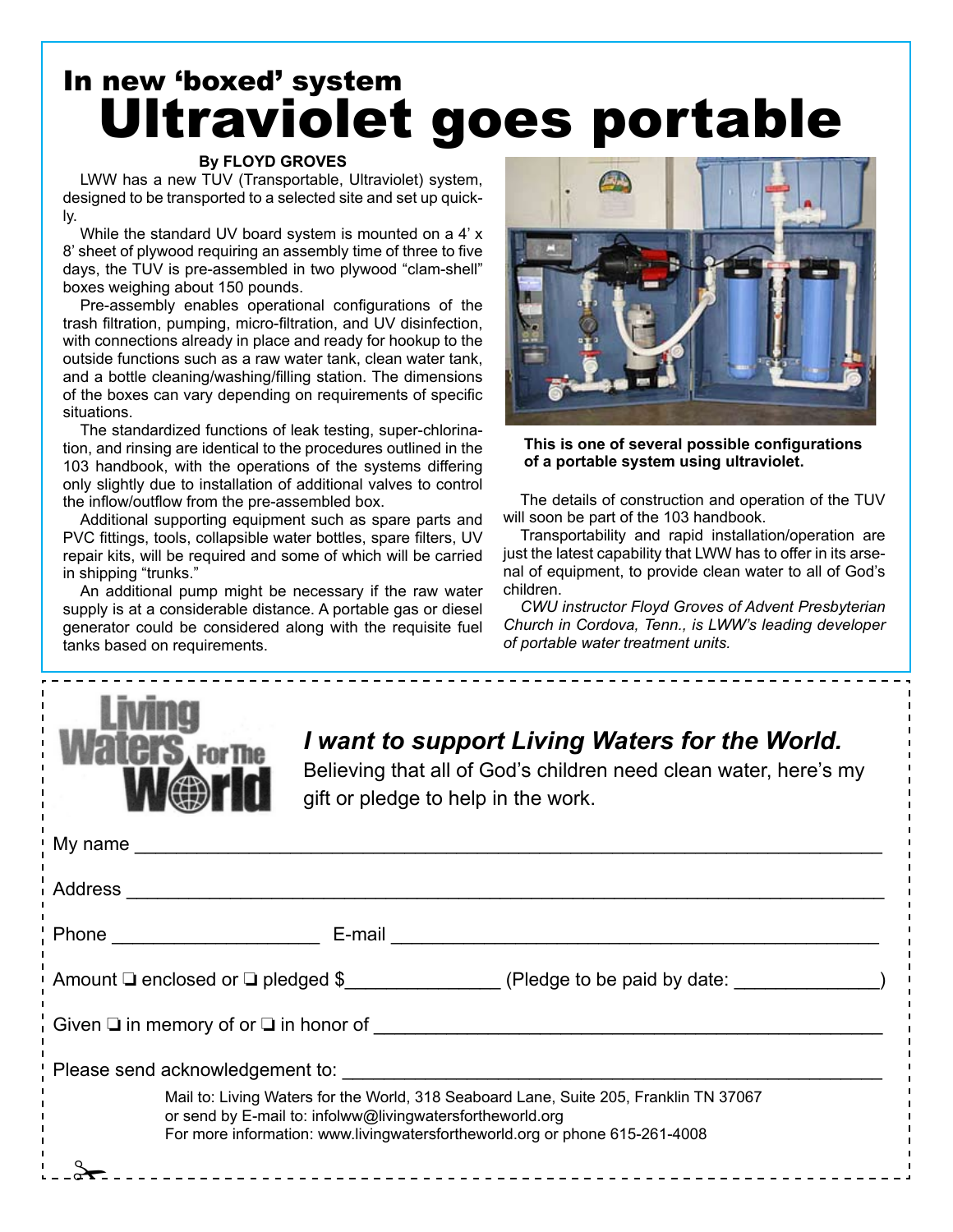## Christian water groups join to work together

#### **By WIL HOWIE**

In the Washington, D.C., offices of World Vision, the first-ever meeting of Christian organizations working in water was held on June 18.

Hosted by David Douglas, director of the D.C.-based group Water Advocates, 25 representatives attended from these 18 faith-based organizations:

BloodWater, Catholic Relief Services, Christian Connections for International

Health, Edge Outreach, Episcopal Relief and Development, Food for the Hungry, Healing Waters International, Lifewater International, Living Waters International, Living Waters for the World, Lutheran World Relief, National Council of Churches, New York City Council of Presbyterian Men, Salvation Army, Water Advocates, Water Missions International and World Vision.

Each group shared its par-

ticular areas of interest and work in the WASH (water, sanitation and hygiene) sector.

A team volunteered to work on drafting a joint statement on water for consideration and possible adoption by all of our organizations. Such a statement would be particularly helpful in the advocacy section by demonstrating to our elected officials shared common ground on WASH issues.

There was strong consensus that we needed a second meeting next year. Michael Watt of the Lutheran World Relief volunteered to host us at their headquarters in Baltimore on May 25, 2010.

A Kenyan proverb says, 'If you want to go fast, go alone. If you want to go far, go together.'

*The Rev. Wil Howie of Water Valley, Miss., is founder and director of Living Waters for the World.*

# LWW present at major national church events

#### **By PIERCE BUFORD**

Living Waters for the World continues to participate in national PCUSA events.

The most recent conferences were Big Tent and the Presbyterian Women's Churchwide Gathering.

At both, the General Assembly Moderator, Bruce Reyes-Chow, visited the exhibit and expressed an interest in visiting during a Clean Water U session if his schedule permits.

Future conferences include the Montreat Women's Connection in August and World Mission Celebration, Cincinnati, in October as well as a number of presbytery and Presbyterian Women area events.

The Big Tent, attended by over 1,500 people, was a first-of-its-kind event held June 11-13 in Atlanta. It has been called



"a denominational happening" and "a big Presbyterian family reunion."

Clergy, elders, deacons, educators, musicians, representing USA and ecumenical delegates, as well as GA leadership and staff, had the opportunity to learn more about this important and growing mission of the Synod.

The Presbyterian Women's Churchwide Gathering in Louisville, July 11–15 drew more than 2,500 Presbyterian women (and a few men).

A large number of persons visited the booth — most, unlike other years, already familiar with LWW, having attended CWU, participated in an installation, or seeking information for future installations and attendance at Clean Water U.

Several of the International delegates came by the booth because a LWW wa-



## **General Assembly Moderator Bruce Reyes-Chow of San Francisco.**

ter system was in their village or school.

*Pierce Buford of Birmingham, Ala., wears many hats for LWW, including promotion.*

## Crochet a necklace, raise \$15,500

When LWW administrator Steve Young prepared a keynote address for Presbyterian Women of Synod of the Living Waters at the PW National Gathering (see story above), he didn't know he'd wind up modeling a crocheted necklace.

He can thank Mary Weber of Harrodsburg, Ky., who is the synod's PW moderator.

She had learned about crocheting necklaces at a homemaker convention and adopted the craft as a fund-raiser for LWW.

It began in the spring of 2008, she said, when she decided to give necklaces as thanks tokens to people who had contributed.

**Steve Young and Mary Weber** "I bought quantities of yarn, taught oth- numbers are still growing!"

ers to make necklaces, and watched the miracle unfold," she said. "Two friends offered necklaces to their co-workers. The first friend brought me \$200; the second collected \$340!

"Another friend says, 'I am not comfortable evangelizing, but your necklaces have started many conversations that allow me to tell about clean water and God's goodness.'

"I have given necklaces as a thank you for over \$5,000 in contributions, and students from my classes have started supporting other mission projects. Altogether, through this thank you necklace project, over \$15,500 has been raised for various missions to date, and the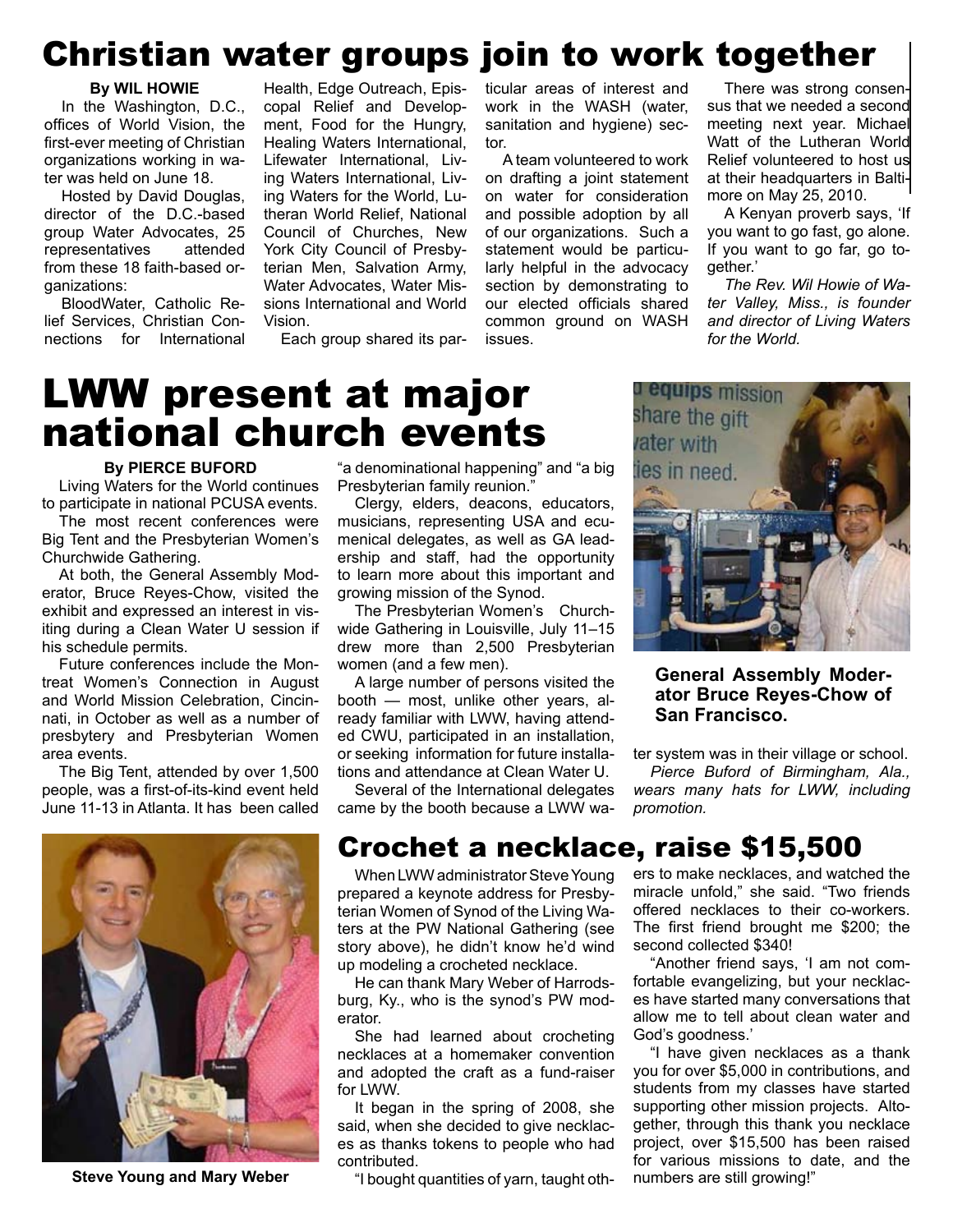# For helping bring gift of water, we thank these, our contributors A SECOND QUARTER DONOR LIST

**Individuals** Robert Adamski Mr. And Mrs. Charles R. Barber Katy BeDunnah William Bowman Loretta G. Brown Carolyn W. Buzek Becki Carroll Eula K. Carroll Denise Cimeley G. H. Cooper Betty Coots Kendall Cox Ernest and Constance Y. Dees Dennis R. and Grace L. Feller Sarah Anne Ford Katherine Fraser Robert and Martha Friley Patricia P. and William C. Garrett Susan J. Gladney Dr. and Mrs. Bill S. Goforth Earl H. and Fay M. Grissinger Lisa S. Hankla Robert V. and Martha F. Haynes Thad Hopper Jack A. and Kendra S. Howard

# Mary L. Porter

## Wil and Michele Howie C. William and Esther P. Jansing Emma W. Jordan William and Helen G. Jugenitz Lynn A. Kszos Jane Ann and Douglas K. Malone Betty Mann A. M. Martin, Jr. J. M. and H. S. Martin Mark E. and Erna H. Martin Russell H. McCuen, Jr. April McKinley Sandra E. and John McMillin D. Chris McRae William S. and Dr. Teresa M. Mendenhall Shannon Or and Jean S. Mendenhall Harlon R. and Eleanor E. Mills Malcolm S. Moore, Jr. Mrs. A. B. Neil, Jr. Philip N. and Donna L. Nelson William T. Neville William N. and Mia H. Nickoloff Carl S. and Mamie Jo Norman Richard T. and Elizabeth K. Peck Mr. And Mrs. Randolph P. Pickell

#### **Organizations**

Presbytery of East Tennessee Holston Presbytery, Kingsport, Tenn. Presbytery of Mid-Kentucky Mid-South Presbytery, Memphis, Tenn. Presbytery of Middle Tennessee Presbytery of Mississippi Presbytery of Sheppards and Lapsley, Birmingham, Ala. Presbytery of St. Andrew, Oxford, Miss. Presbytery of Transylvania, Lexington, Ky. Presbytery of Western Kentucky PW of Decherd PC, Decherd, Tenn. United Presbyterian Women, Hornell, N.Y. PW of St. Andrew Presbyterian Church, Decatur, Ala. Ezel Presbyterian Church Women's Circle, Ezel, Ky. PW of First Presbyterian Church, Murray, Ky. PW of Presbytery of Wabash Valley, Rochester, Ind. Julie Corporation, Birmingham, Ala. Smith Living Trust, Lexington, Ky**..**

## **Churches**

Bardstown Road Presbyterian Church, Louisville, Ky. Bellevue Presbyterian Church, Nashville, Tenn. Brown Hill Presbyterian Church, Tellico Plains, Tenn. Covenant Community Presbyterian Church, Schofield, WI First Baptist Church, Oxford, Miss. First Presbyterian Church, Anniston, Ala.

Elizabeth D. Preston John M. and Elizabeth S. Preston R. S. and Virginia S. Price J. Stevenson and Melinda SumnersRay Ann Myers Redus Jeanette A. Reed and Michael J. Brownson Mr. And Mrs. Louis Reno Evelyn S. Rich Margie B. Roberts Morley E. and Maureen M. Russell Michael J. and Janet H. Sale Martelle O. Scott J. Burns and Joan D. Smith M. T. (Tommy) Taylor Jennifer S. and George F. Thagard Gary and Newahana Trautman Greg and Carie Turner Remi Van Compernolle Kelly C. and Teresa K. Voyles Mary E. Weber D. J. and R. S. Wengert Kenneth J. and Stella B. Wilson Matthew and Susan Lee Wiatt Betty Anne Wilson William W. and Nancy Williamson, Jr. Geneva S. Wright

First Presbyterian Church, Bristol, Tenn. First Presbyterian Church, Lexington, Ky. First Presbyterian Church, Paris, Tenn. First Presbyterian Church, Richardson, Texas First Presbyterian Church, Shelbyville, Tenn. First Presbyterian Church, Smithfield, N.C. Fondren Presbyterian Church, Jackson, Miss. Grove Presbyterian Church, Kenansville, N.C. King City Presbyterian Church, King City, Mo. Mars Hill Presbyterian Church, Athens, Tenn. Milldale Presbyterian Church, Springfield, Tenn. Piney Flats Presbyterian Church, Piney Flats, Tenn. Rivermont Presbyterian Church, Chattanooga, Tenn. Sequoyah Hills Presbyterian Church, Knoxville, Tenn. Spirit of the Desert Presbyterian Church, Yucca Valley, Cal. The McConnellsburg )Pa.) United Presbyterian Church The Presbyterian Church, Circleville, Ohio The Presbyterian Church, Danville, Ky. Trenton Presbyterian Church, Trenton, Ky. Trinity Presbyterian Church, Clearwater , FL Trinity Presbyterian Church, Huntsville, Ala. United Presbyterian Church, Harrodsburg, Ky. West Emory Presbyterian Church, Knoxville, Tenn. Westminster Presbyterian Church, Gulfport, Miss. Westminster Presbyterian Church, Paducah, Ky. Wiggins Presbyterian Church, Wiggins, Miss. Wyalusing Presbyterian Church, Wyalusing , Pa